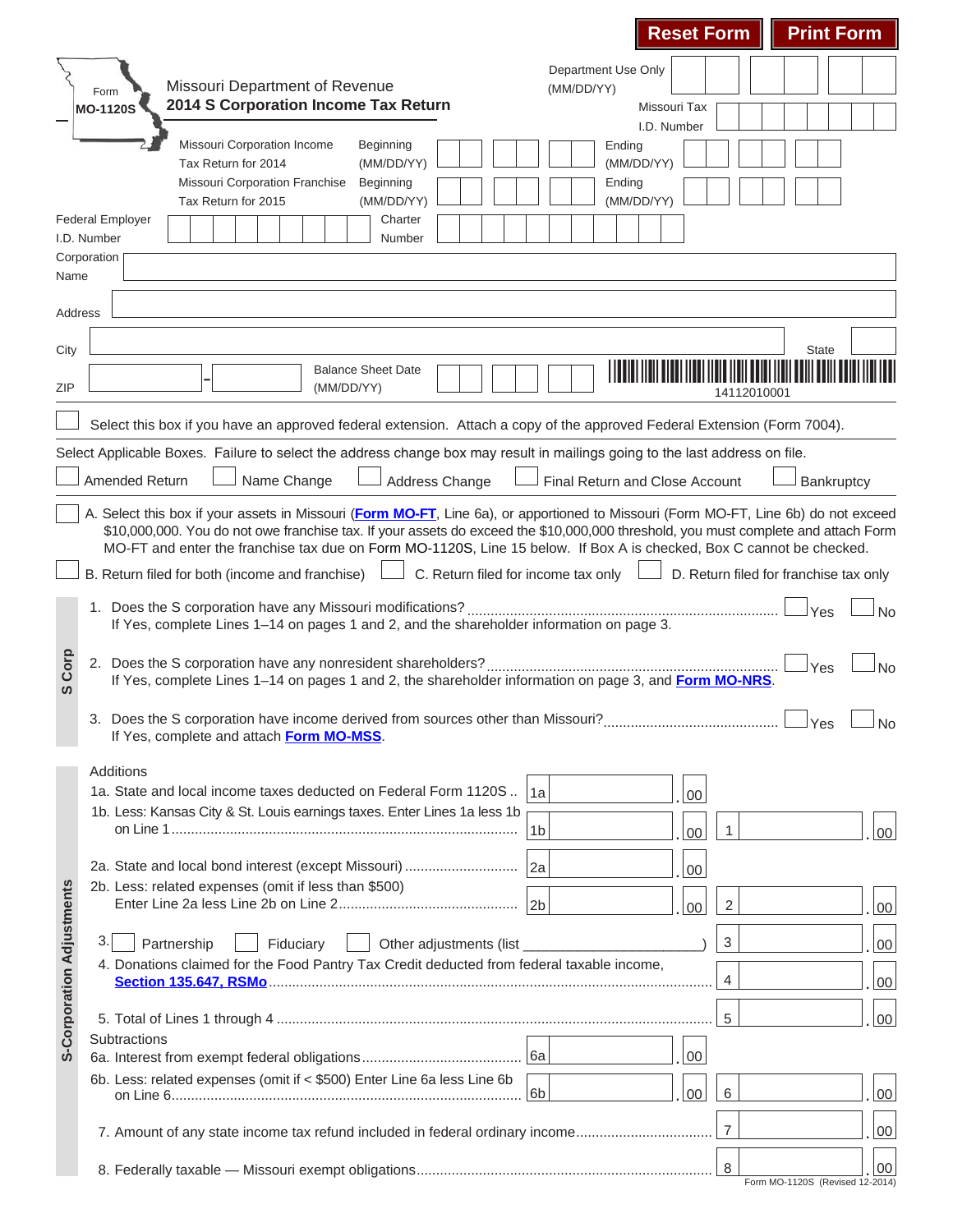|                                  | Subtractions (continued)                                                                                                                                                                                            |     |                     |
|----------------------------------|---------------------------------------------------------------------------------------------------------------------------------------------------------------------------------------------------------------------|-----|---------------------|
|                                  | Partnership<br>9.<br>Fiduciary<br>Build America and Recovery Zone Bond Interest                                                                                                                                     |     |                     |
| <b>S-Corporation Adjustments</b> | Missouri Public-Private Transportation Act<br>Other adjustments (list ______________)                                                                                                                               | 9   | 00                  |
|                                  |                                                                                                                                                                                                                     |     | 00                  |
|                                  | 11. Depreciation recovery on qualified property that is sold (Section 143.121.3(9), RSMo)  11                                                                                                                       |     | 00                  |
|                                  |                                                                                                                                                                                                                     |     | 00                  |
|                                  | 13. Missouri S corporation adjustment - Net Addition - excess Line 5 over Line 12   13                                                                                                                              |     | 00                  |
|                                  | 14. Missouri S corporation adjustment - Net Subtraction - excess Line 12 over Line 5   14                                                                                                                           |     | 00                  |
|                                  | 15. Corporation Franchise Tax (Complete Form MO-FT and attach balance sheet) 15                                                                                                                                     |     | 00                  |
|                                  | 16. Tax credits — (attach Form MO-TC and only include corporation franchise tax credits)  [16]                                                                                                                      |     | 00                  |
|                                  |                                                                                                                                                                                                                     |     | 00                  |
|                                  |                                                                                                                                                                                                                     |     | 00                  |
| Franchise Tax                    |                                                                                                                                                                                                                     |     | 00                  |
|                                  |                                                                                                                                                                                                                     |     | 00                  |
|                                  | 21. Amended Return Only: Overpayment, if any, as shown on original return or as later adjusted 21                                                                                                                   |     | 00                  |
|                                  |                                                                                                                                                                                                                     |     | 00                  |
|                                  |                                                                                                                                                                                                                     |     | 00                  |
| Due                              |                                                                                                                                                                                                                     |     | 00                  |
| Tax<br>$\overline{\mathsf{o}}$   |                                                                                                                                                                                                                     |     | 00                  |
| Refund                           |                                                                                                                                                                                                                     | 26  | 00                  |
|                                  | 27. Enter total amount on Line 27 Interest<br>Penalty                                                                                                                                                               | 27  | 00                  |
|                                  |                                                                                                                                                                                                                     |     | 00                  |
|                                  | If you pay by check, you authorize the Department of Revenue to process the check electronically.<br>Any returned check may be presented again electronically. Under penalties of perjury, I declare that the above |     | Department Use Only |
|                                  | information and any attached supplement is true, complete, and correct.<br>I authorize the Director of Revenue or delegate to discuss my return and attachments with the preparer or any                            | S   | E<br>B              |
|                                  |                                                                                                                                                                                                                     | Yes | No                  |
| Signature                        | Signature<br>Printed<br>of Officer                                                                                                                                                                                  |     |                     |
|                                  | Name<br>Date Signed<br>Telephone<br>(MM/DD/YY)<br>Number                                                                                                                                                            |     |                     |
|                                  | Preparer's Signature<br>Preparer's FEIN,<br>SSN, or PTIN<br>(Including Internal Preparer)                                                                                                                           |     |                     |
|                                  | Date Signed<br>Telephone                                                                                                                                                                                            |     |                     |
|                                  | Number<br>(MM/DD/YY)                                                                                                                                                                                                |     |                     |

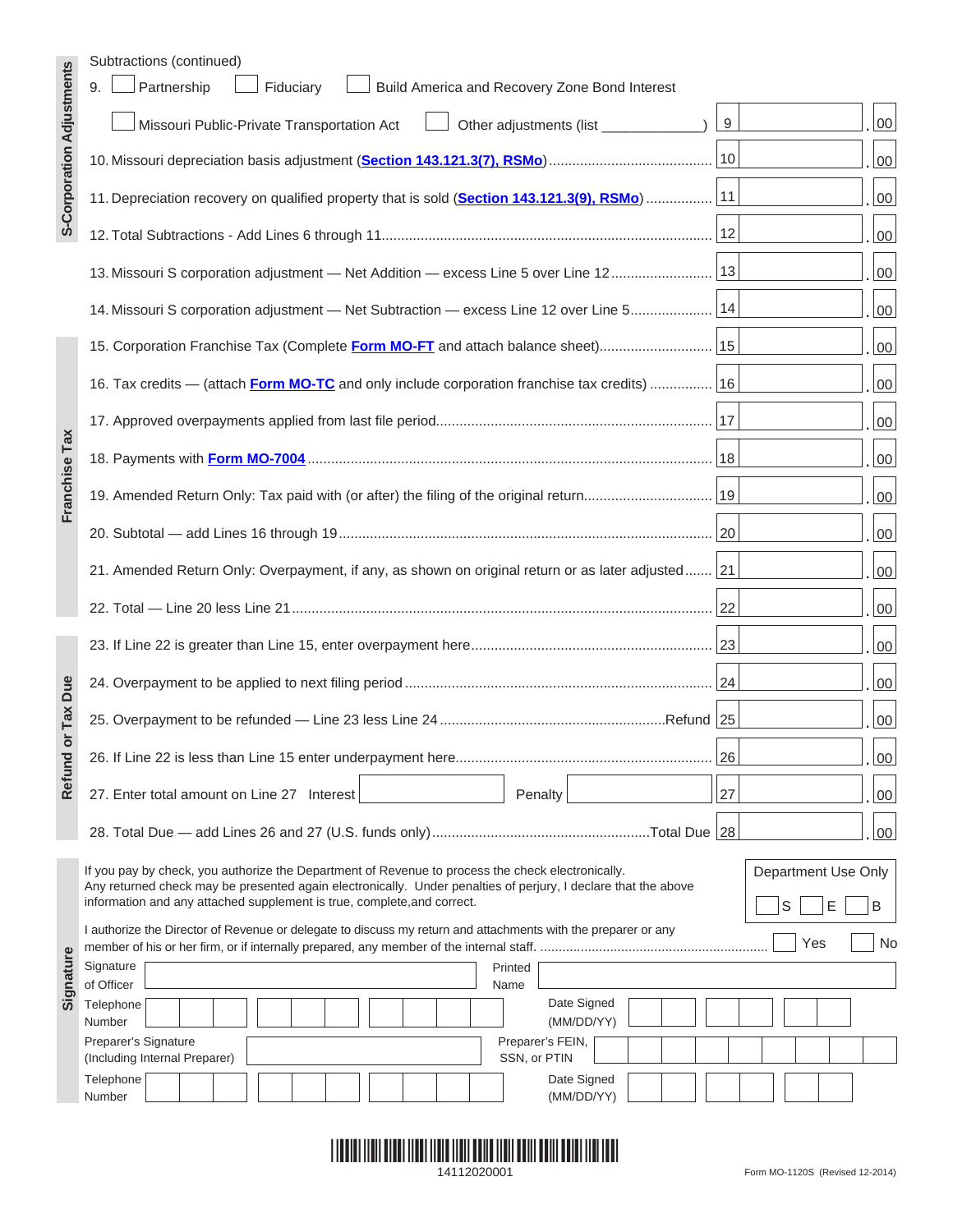| Corporation<br>Name                                             |             |                                                                                                |  |  |  |  |                                               |  |  | Missouri Tax<br>I.D. Number |                           |  |                                |               |                                         |  |                    |
|-----------------------------------------------------------------|-------------|------------------------------------------------------------------------------------------------|--|--|--|--|-----------------------------------------------|--|--|-----------------------------|---------------------------|--|--------------------------------|---------------|-----------------------------------------|--|--------------------|
|                                                                 | I.D. Number | Federal Employer                                                                               |  |  |  |  | Charter<br>Number                             |  |  |                             |                           |  |                                |               |                                         |  |                    |
|                                                                 |             | 1. Name of each shareholder. All shareholders<br>must be listed. Use attachment if necessary.  |  |  |  |  | 2. Select if<br>shareholder is<br>nonresident |  |  |                             | 3. Social Security Number |  | 4.<br>Shareholder's<br>Share % |               | 5. Shareholder's Adjustment<br>Addition |  | Subtraction        |
|                                                                 | a)          |                                                                                                |  |  |  |  |                                               |  |  |                             |                           |  |                                | $\%$          |                                         |  | $\frac{1}{100}$    |
|                                                                 | b)          |                                                                                                |  |  |  |  |                                               |  |  |                             |                           |  |                                | $\frac{0}{0}$ |                                         |  | $\frac{1}{100}$    |
|                                                                 | C)          |                                                                                                |  |  |  |  |                                               |  |  |                             |                           |  |                                | $\frac{0}{0}$ |                                         |  | $\frac{1}{100}$    |
|                                                                 | d)          |                                                                                                |  |  |  |  |                                               |  |  |                             |                           |  |                                | $\frac{0}{0}$ |                                         |  | 00                 |
|                                                                 | e)          |                                                                                                |  |  |  |  |                                               |  |  |                             |                           |  |                                | $\%$          |                                         |  | $\frac{1}{2}00$    |
| Allocation of Missouri S Corporation Adjustment to Shareholders | f)          |                                                                                                |  |  |  |  |                                               |  |  |                             |                           |  |                                | $\%$          |                                         |  | $00\,$             |
|                                                                 | g)          |                                                                                                |  |  |  |  |                                               |  |  |                             |                           |  |                                | $\%$          |                                         |  | $\overline{00}$    |
|                                                                 | h)          |                                                                                                |  |  |  |  |                                               |  |  |                             |                           |  |                                | $\%$          |                                         |  | $\frac{1}{2}00$    |
|                                                                 | i)          |                                                                                                |  |  |  |  |                                               |  |  |                             |                           |  |                                | $\%$          |                                         |  | $\frac{1}{2}00$    |
|                                                                 | j)          |                                                                                                |  |  |  |  |                                               |  |  |                             |                           |  |                                | $\%$          |                                         |  | $\overline{00}$    |
|                                                                 | k)          |                                                                                                |  |  |  |  |                                               |  |  |                             |                           |  |                                | $\%$          |                                         |  | $\overline{00}$    |
|                                                                 | $\vert$     |                                                                                                |  |  |  |  |                                               |  |  |                             |                           |  |                                | $\%$          |                                         |  | $\frac{1}{2}00$    |
|                                                                 | m)          |                                                                                                |  |  |  |  |                                               |  |  |                             |                           |  |                                | $\%$          |                                         |  | $\overline{00}$    |
|                                                                 | n)          |                                                                                                |  |  |  |  |                                               |  |  |                             |                           |  |                                | $\%$          |                                         |  | $\overline{00}$    |
|                                                                 | O           |                                                                                                |  |  |  |  |                                               |  |  |                             |                           |  |                                | $\%$          |                                         |  | $\overline{00}$    |
|                                                                 | p)          |                                                                                                |  |  |  |  |                                               |  |  |                             |                           |  |                                | $\%$          |                                         |  | $\vert$ 00 $\vert$ |
|                                                                 | q)          |                                                                                                |  |  |  |  |                                               |  |  |                             |                           |  |                                | $\%$          |                                         |  | $\vert$ 00         |
|                                                                 | r)          |                                                                                                |  |  |  |  |                                               |  |  |                             |                           |  |                                | $\%$          |                                         |  | 00                 |
|                                                                 | s)          |                                                                                                |  |  |  |  |                                               |  |  |                             |                           |  |                                | $\%$          |                                         |  | 00                 |
|                                                                 | Total       | Column 4 - Enter percentages from Federal Schedule K-1(s). Round percentages to whole numbers. |  |  |  |  |                                               |  |  |                             |                           |  |                                | $\frac{9}{6}$ |                                         |  | 00                 |

Column 5 — Enter Missouri S corporation adjustment from Form MO-1120S, Line 13 or 14, as total of Column 5. Multiply each percentage in Column 4 by the total in Column 5. Indicate at the top of Column 5 whether the adjustments are additions or subtractions. The amount after each shareholder's name in Column 5 must be reported as a modification by the shareholder on his or her **[Form MO-1040](http://dor.mo.gov/forms/index.php?formName=MO-1040&category=&year=)**, Individual Income Tax Return, either as an addition to, or subtraction from, federal adjusted gross income.

Missouri Department of Revenue Missouri Department of Revenue **Phone:** (573) 751-4541 P.O. Box 3365 P.O. Box 700 **Fax:** (573) 522-1721 Jefferson City, MO 65105-3365 Jefferson City, MO 65105-0700 **E-mail: corporate@dor.mo.gov**

**Mail To: Balance Due: Refund or No Amount Due:**<br>Missouri Department of Revenue **Missouri Department of Revenue** 



Visit **http://dor.mo.gov/business/corporate/** for additional information.

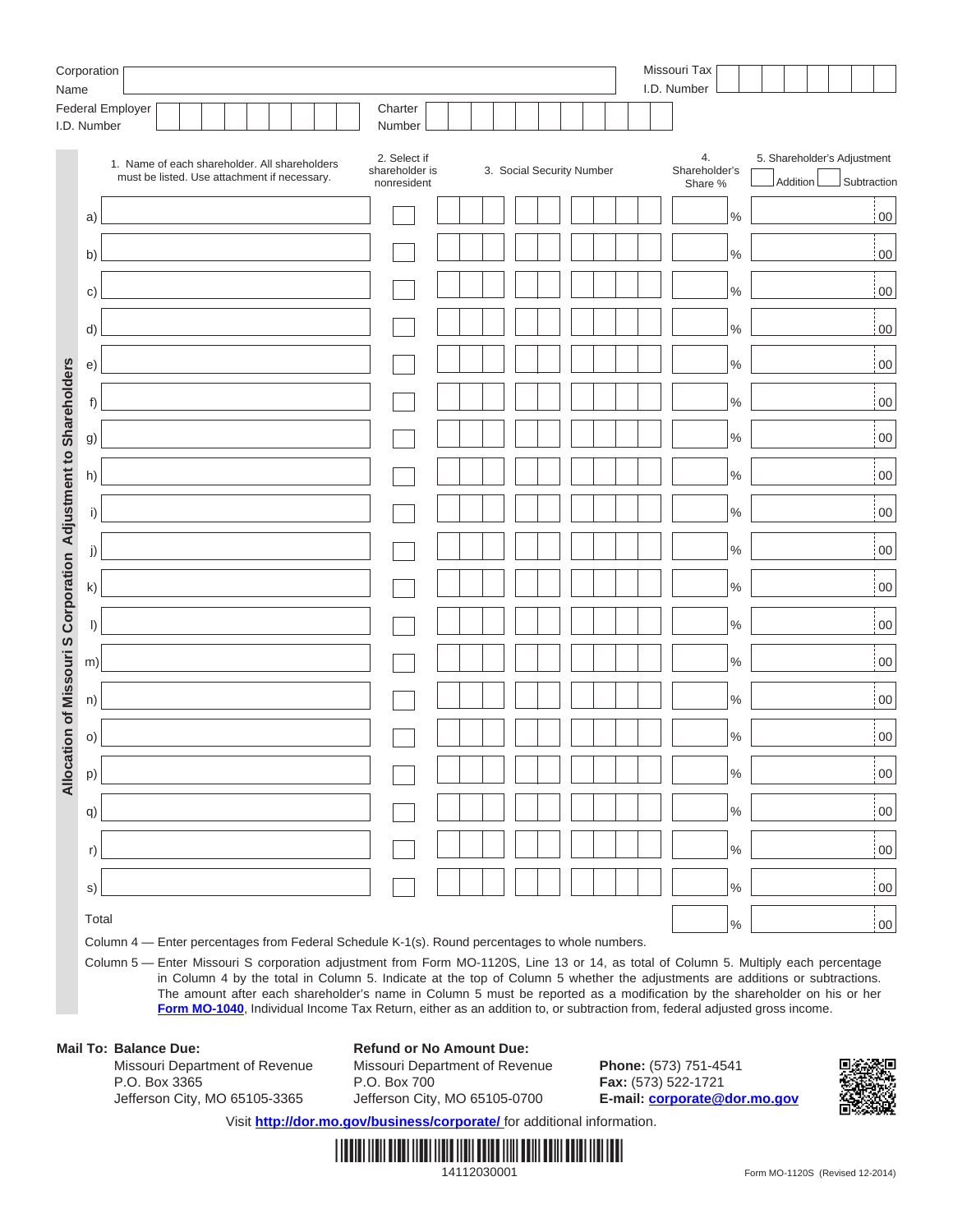|                     |    | Department Use Only<br>Missouri Department of Revenue<br>(MM/DD/YY)<br>Form<br>2015 Corporation Franchise Tax Schedule<br><b>MO-FT</b><br>Missouri Tax<br>I.D. Number<br>Form MO-FT must be filed with the Form MO-1120 or Form MO-1120S. Read instructions for these forms prior to completing. |
|---------------------|----|--------------------------------------------------------------------------------------------------------------------------------------------------------------------------------------------------------------------------------------------------------------------------------------------------|
|                     |    | Note: You cannot file a consolidated franchise tax return.                                                                                                                                                                                                                                       |
|                     |    | File Period Beginning<br>Ending<br>Attachment Sequence No. 1120-03 and 1120S-01<br>(MM/DD/YY)<br>(MM/DD/YY)                                                                                                                                                                                      |
| I.D. Number         |    | <b>Federal Employer</b><br>Charter<br>Number                                                                                                                                                                                                                                                     |
| Corporation<br>Name |    |                                                                                                                                                                                                                                                                                                  |
| (MM/DD/YY)          |    | <b>Balance Sheet Date</b>                                                                                                                                                                                                                                                                        |
| E-mail<br>Address   |    |                                                                                                                                                                                                                                                                                                  |
|                     |    | Do your assets include an interest in a partnership or limited liability company?                                                                                                                                                                                                                |
|                     | No | If yes, you must provide a detailed reconciliation of partnership assets.<br>Yes                                                                                                                                                                                                                 |
|                     | No | Has there been a change in your accounting period?<br>If yes, state prior accounting period<br>Yes (MM/DD/YY) through (MM/DD/YY)                                                                                                                                                                 |
|                     |    | . Corporations having all assets within Missouri complete Lines 1, 2, 6a, and 7 only.<br>. Corporations having assets both within and without Missouri complete all lines except 6a.                                                                                                             |
| elu                 |    | 1. Par value of issued and outstanding stock (for no-par value stock, see instructions) (not less<br>00                                                                                                                                                                                          |
|                     |    | 2. Assets                                                                                                                                                                                                                                                                                        |
|                     |    | 2a<br>00                                                                                                                                                                                                                                                                                         |
| Franchise Tax Sched |    | 2b. Less: Investments in or advances to subsidiaries over 50% owned (attach Form 5071<br>2 <sub>b</sub><br>00<br>or a schedule showing name of corporations, percentage of ownerships, and amount)                                                                                               |
|                     |    | 00<br>2c                                                                                                                                                                                                                                                                                         |

Continued on Page 2

\*15103010001\* 15103010001